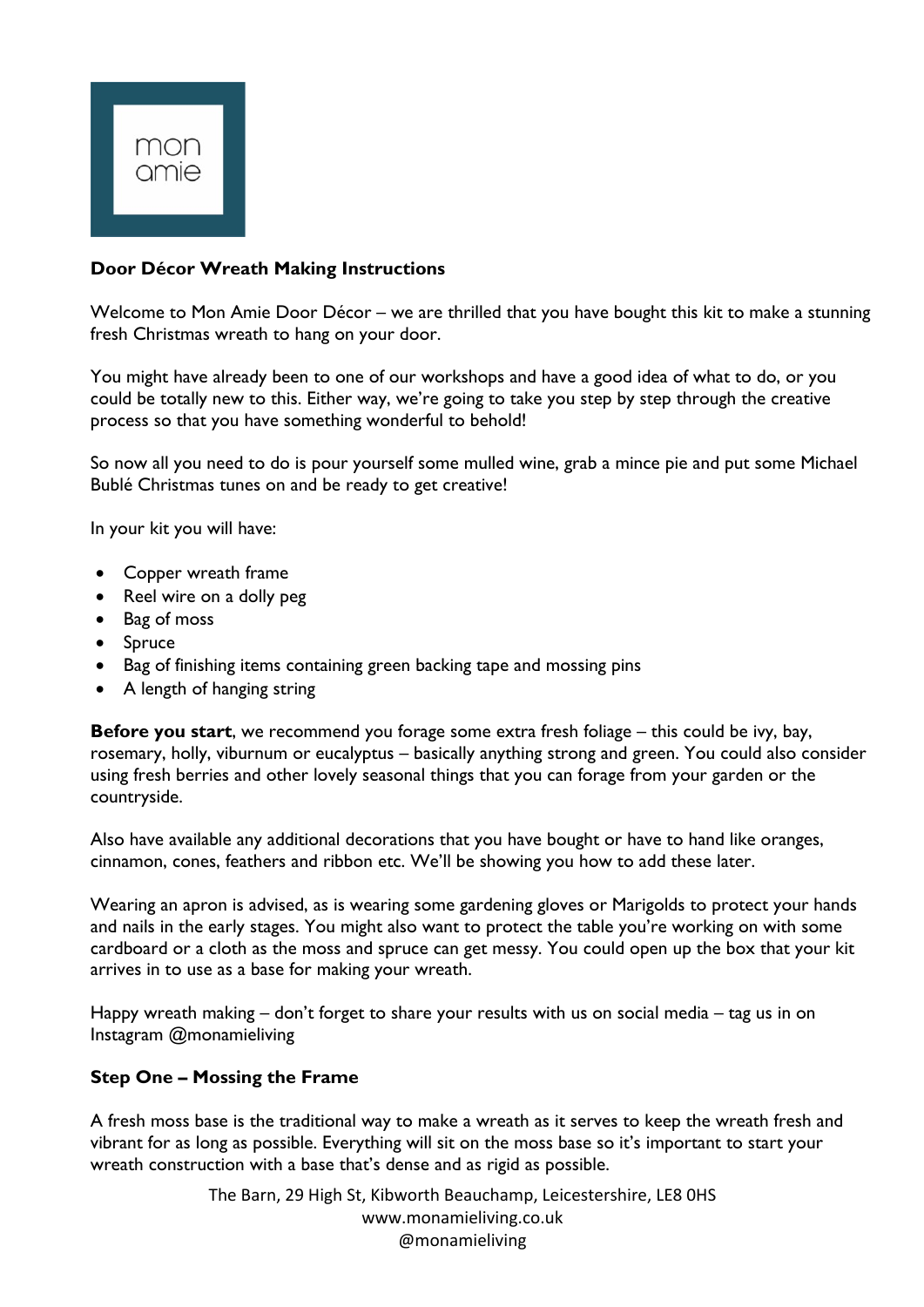Start by taking your reel wire and wrapping it a couple of times around the edge of the frame. There is no need to wrap it all the way around the base – just a couple of times to secure it to the frame.

Next take a handful of moss and squish it into a fat sausage shape – it needs to be nice and compact.

Place the moss on top of the frame where you have wrapped the wire and secure it in place by wrapping the reel wire around the moss and the frame a couple of times.

**IMPORTANT** – The moss knits itself together nicely when you squish it so you only need to secure it to the frame with a couple of wraps of the reel wire – but do pull the wire nice and tight to make sure it's secure.

Take another handful of moss and squish into another fat sausage shape and then butt it up to the first one on top of the frame and wrap the reel wire around another couple of times. Only work on one side of the copper frame as you'll need access to the back of the frame later on. Continue adding the moss in the same way until the frame is completely covered.

Before you move onto Step Two, take an atomiser and give your moss a good spray of water – if you don't have an atomiser to hand, give your moss a good sprinkle of water to ensure it's nice and damp. This will help to prolong the life of all the fresh elements that you will add.

## **Step Two – Adding Spruce and Foliage**

Now you have a mossed base, you can start adding spruce and foliage. Fresh spruce is the traditional greenery that's used on Christmas wreaths – not only does it create a wonderful festive look, but it smells divine too!

This step is where your wreath starts to have a personality of its own – and when you decide what size you'd like your finished wreath to be. If you'd like a large wreath, you need to use longer stems and work your spruce and foliage outwards. If you'd like a smaller wreath, cut your foliage shorter and work closer to the edge of the mossed frame.

We recommend starting with a piece of spruce – simply place it on top of the mossed base, where your reel wire is still attached, and then secure it to the frame by wrapping the wire around the spruce and the frame together.

Be mindful to work the wire in and out/between the fronds of the spruce so that you don't squash the natural wildness of the greenery.

Next choose another foliage and place it on top of the end of the first piece of spruce so that you cover the end of the first stem. Wrap the wire around the foliage and the frame once again to secure it in place. One wrap of the wire will be enough to hold the foliage in place – just remember to pull the wire nice and tight to keep the wreath as rigid as possible.

**IMPORTANT** – keep the foliage travelling in the same direction all the way around the frame so that the flow is maintained. Always cover the end of the stem of the last piece of foliage that you added and keep the tips of the foliage facing the same way. It's not important if you go clockwise or anticlockwise just as long as you keep going in the same direction with each piece of foliage that you add.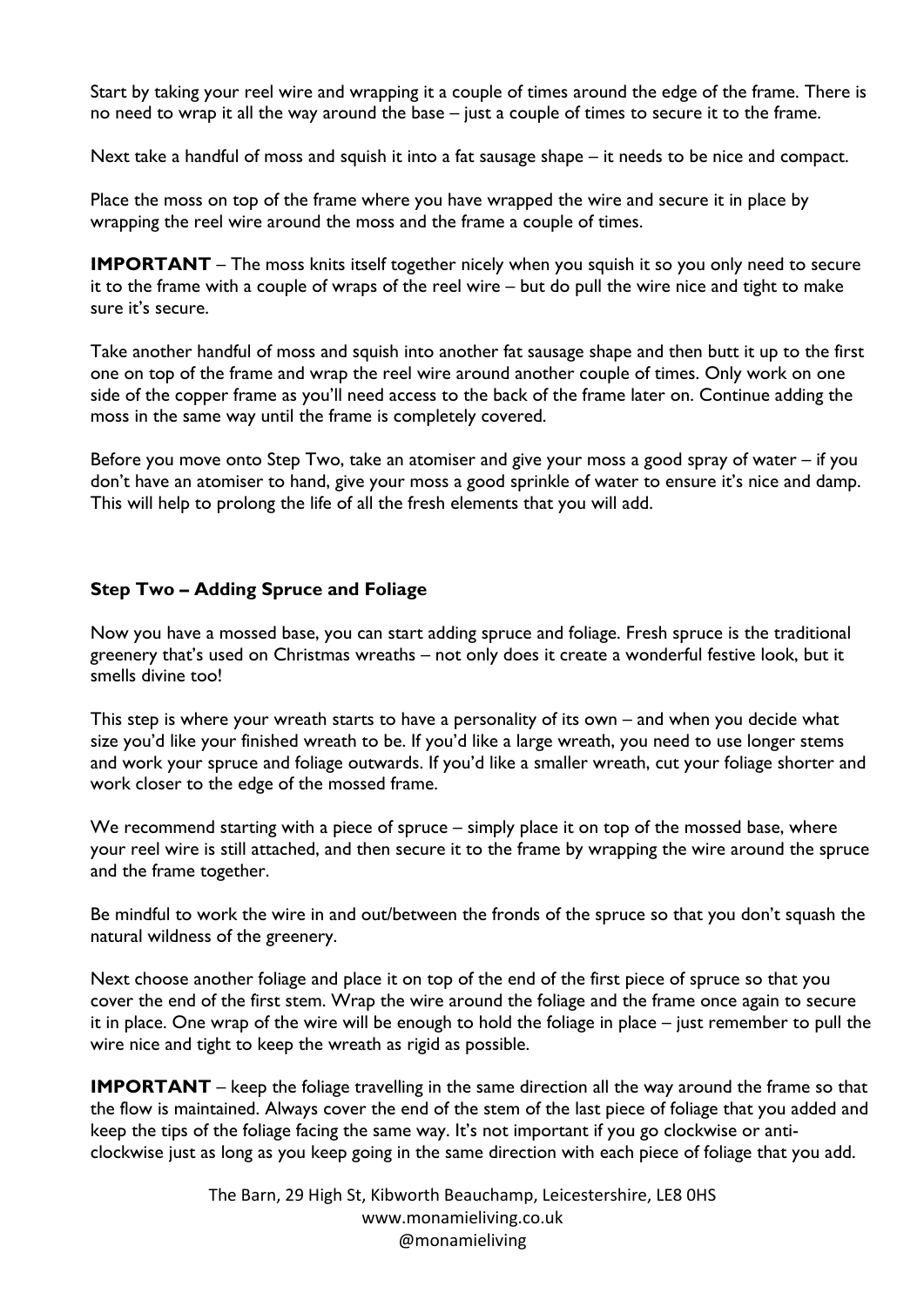You could add two or three different pieces of foliage at a time in a small bunch for a more varied look – or you may choose to add just one type all the way round. You could also add smaller pieces of foliage and spruce to the inner side of the frame to cover the moss. Just be sure you don't completely cover the hole in the centre so that you retain a wreath shape.

The choice of what you add and in what combination is entirely up to you – it means your wreath will be unique to you!

Keep adding greenery all the way around your frame – tucking the final stem ends under the first piece of foliage that you added when you reach your starting point again.

Now have a good look at your wreath and give the spruce and foliage a tweak to make sure it's fulsome and lovely. If you feel there are any gaps that you'd like to fill, simply add in some extra pieces and secure them in place with your reel wire.

Finally turn your wreath over and cut the reel wire off leaving about 5-10cm that you will sew around the copper frame on the back to secure it in place. Pull it nice and tight and then press the end of the wire into the moss so that you don't have any sharp ends sticking out.

### **Step Three – Adding Decorations**

At this stage you might decide that your wreath is finished and that you're really happy with a natural foliage look – in which case, jump to Step Four to finish off your wreath.

However, if you feel you'd like to add some decorations this is how you do it...

First you need to decide which way round you'd like your wreath to sit when you hang it on your door. There will naturally be a top and a bottom – which might sound odd for something that you have created as circular, but you will know when you see it! Try asking somebody else to hold the wreath and turn it for you slowly so that you can see which orientation you prefer.

Once you have established your top and bottom, it's time to start adding decorations. We recommend you lay the decorations on top off the wreath before you start to fix them on.

Have some fun designing your wreath so that you know you're going to love the end result!

Remember, your wreath doesn't have to have decorations all the way around – you could consider adding them just to one side or one corner depending on your style. We love an asymmetrical design with foliage and decorations that trail off the side.

**IMPORTANT** – In floral design we always work in odd numbers – some things require symmetry, but most floral design works better in a less formal way. They say that one reason is because our brains are more at ease with symmetry so they have to work harder with odd numbers – which makes us appreciate creative design more. You will find that if you add 4 of something around your circular wreath, you will make your circle look square – so just stick to adding 1 or 3 or 5 of something. Odd numbers just work better – believe us!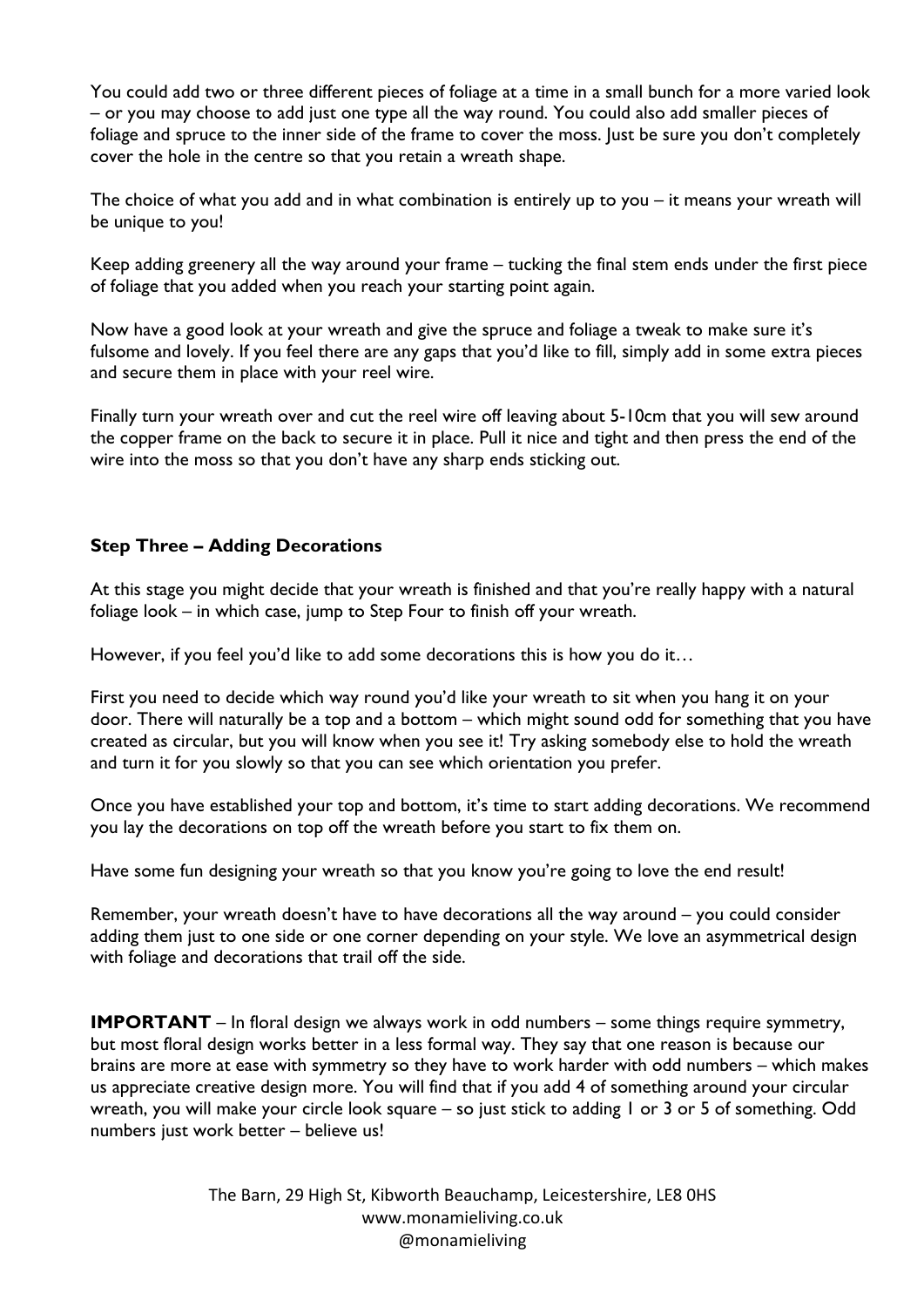When you have worked out your design, you will need to add all the elements with a long stub wire.

To attach the wire to the different elements, where possible thread the end through or around a section of it and then bend it back on itself and twist the wire to secure it in place. This works for items such as dried oranges, orange slices, lotus heads and cones etc.

For decorations that have a stem such as faux berries, feathers and flowers of any kind, take your stub wire and make a neat hairpin with one end. Rest the hairpin against the stem of the decoration and then wrap the wire around a few times to secure it. Adding a hairpin makes the wire stick firmly to the decoration. If you simply wrap it around the stem, you will find it will slip off.

You can also add a ribbon of your choice at this stage if you like. Simply create a bow the size you'd like it to be and then secure a wire to it to thread through the moss just like all the other decorations. You can also leave flowing trails for an added whimsical touch.

Each element should have a wire attached to it before you thread the long end of the wire through the wreath and out the back. Then simply bend the end of the wire back into the moss so that it's not sticking out.

Keep adding your decorations until your design is complete!

## **Step Four – Finishing Off**

The final stage of making your wreath is to add a backing tape to the back.

Some people prefer not to add a backing to the wreath, and if you are going to hang your wreath against a brick wall or a surface that you're not worries about marking, you can forgo this stage.

However, we do recommend that you add the backing tape. The purpose of this is two-fold; it helps to maintain the moisture in the wreath – making all the fresh elements last longer, and it stops the wires that you have been poking through to the back, from scratching any surfaces when it hangs.

To add the tape, you are going to work in a circular motion around the back of the original copper frame that you started with (this is the reason that you don't add moss to both sides at the start).

Take the green backing tape and fix one end of it into the moss with one of your mossing pins at one edge of the copper frame. Then work either side of the frame – taking the tape from top to bottom at an angle so that you can work around the frame – adding a mossing pin each side to secure the tape in place. Basically, you will be zig-zagging your way around the wreath – adding a pin and then covering it with the tape as you zig zag back to the other side.

**IMPORTANT** – Try not to take the tape too wide around the wreath or it could be visible from the side angle when hanging. Keep the tape flowing from one side of the copper frame to the other for a neater finish.

#### **This is best viewed on our video for ease!**

Once you have gone all the way round, cut the tape and secure your last pin in place.